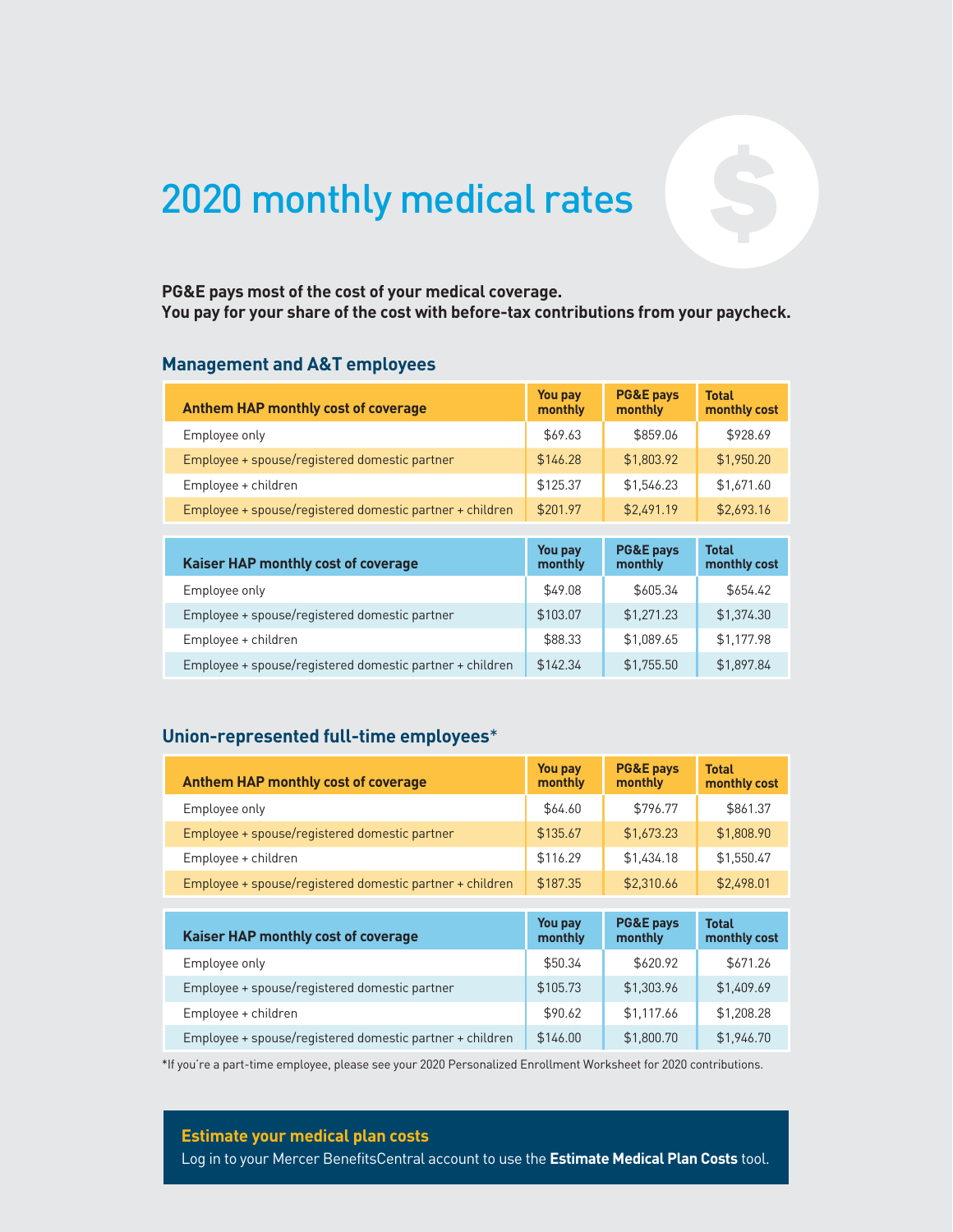# 2020 monthly dental rates

#### **Management and A&T employees**

PG&E pays most of the cost of your dental coverage. You pay for your share of the cost with before-tax contributions from your paycheck.

| Monthly cost of dental plan coverage<br><b>Administered by Delta Dental</b> | You pay<br>monthly | <b>PG&amp;E pays</b><br>monthly | <b>Total</b><br>monthly cost |
|-----------------------------------------------------------------------------|--------------------|---------------------------------|------------------------------|
| Employee only                                                               | \$4.36             | \$53.76                         | \$58.12                      |
| Employee + spouse/registered domestic partner                               | \$9.16             | \$112.88                        | \$122.04                     |
| Employee + children                                                         | \$7.86             | \$96.74                         | \$104.60                     |
| Employee + spouse/registered domestic partner + children                    | \$12.64            | \$155.90                        | \$168.54                     |

#### **Union-represented full-time employees**\*

PG&E pays the full cost of dental coverage for full-time employees and their families.

| Monthly cost of dental plan coverage<br>Administered by Delta Dental | You pay<br>monthly | PG&E pays<br>monthly | <b>Total</b><br>monthly cost |
|----------------------------------------------------------------------|--------------------|----------------------|------------------------------|
| Employee only                                                        | \$0.00             | \$54.75              | \$54.75                      |
| Employee + spouse/registered domestic partner                        | \$0.00             | \$114.98             | \$114.98                     |
| Employee + children                                                  | \$0.00             | \$98.54              | \$98.54                      |
| Employee + spouse/registered domestic partner + children             | \$0.00             | \$158.75             | \$158.75                     |

\*If you're a part-time employee, please see your 2020 Personalized Enrollment Worksheet for 2020 contributions.

# 2020 monthly vision rates

#### **Management and A&T employees**

PG&E pays the full cost of vision coverage for you and your family.

| Monthly cost of vision plan coverage<br>Administered by Vision Service Plan (VSP) | You pay<br>monthly | <b>PG&amp;E pays</b><br>monthly | <b>Total</b><br>monthly cost |
|-----------------------------------------------------------------------------------|--------------------|---------------------------------|------------------------------|
| Employee only                                                                     | \$0.00             | \$6.30                          | \$6.30                       |
| Employee + spouse/registered domestic partner                                     | \$0.00             | \$13.22                         | \$13.22                      |
| Employee + children                                                               | \$0.00             | \$11.35                         | \$11.35                      |
| Employee + spouse/registered domestic partner + children                          | \$0.00             | \$18.28                         | \$18.28                      |

#### **Union-represented full-time employees**\*

PG&E pays the full cost of vision coverage for full-time employees and their families.

| Monthly cost of vision plan coverage<br><b>Administered by Vision Service Plan (VSP)</b> | You pay<br>monthly | PG&E pays<br>monthly | <b>Total</b><br>monthly cost |
|------------------------------------------------------------------------------------------|--------------------|----------------------|------------------------------|
| Employee only                                                                            | \$0.00             | \$5.23               | \$5.23                       |
| Employee + spouse/registered domestic partner                                            | \$0.00             | \$10.95              | \$10.95                      |
| Employee + children                                                                      | \$0.00             | \$9.38               | \$9.38                       |
| Employee + spouse/registered domestic partner + children                                 | \$0.00             | \$15.12              | \$15.12                      |

\*If you're a part-time employee, please see your 2020 Personalized Enrollment Worksheet for 2020 contributions.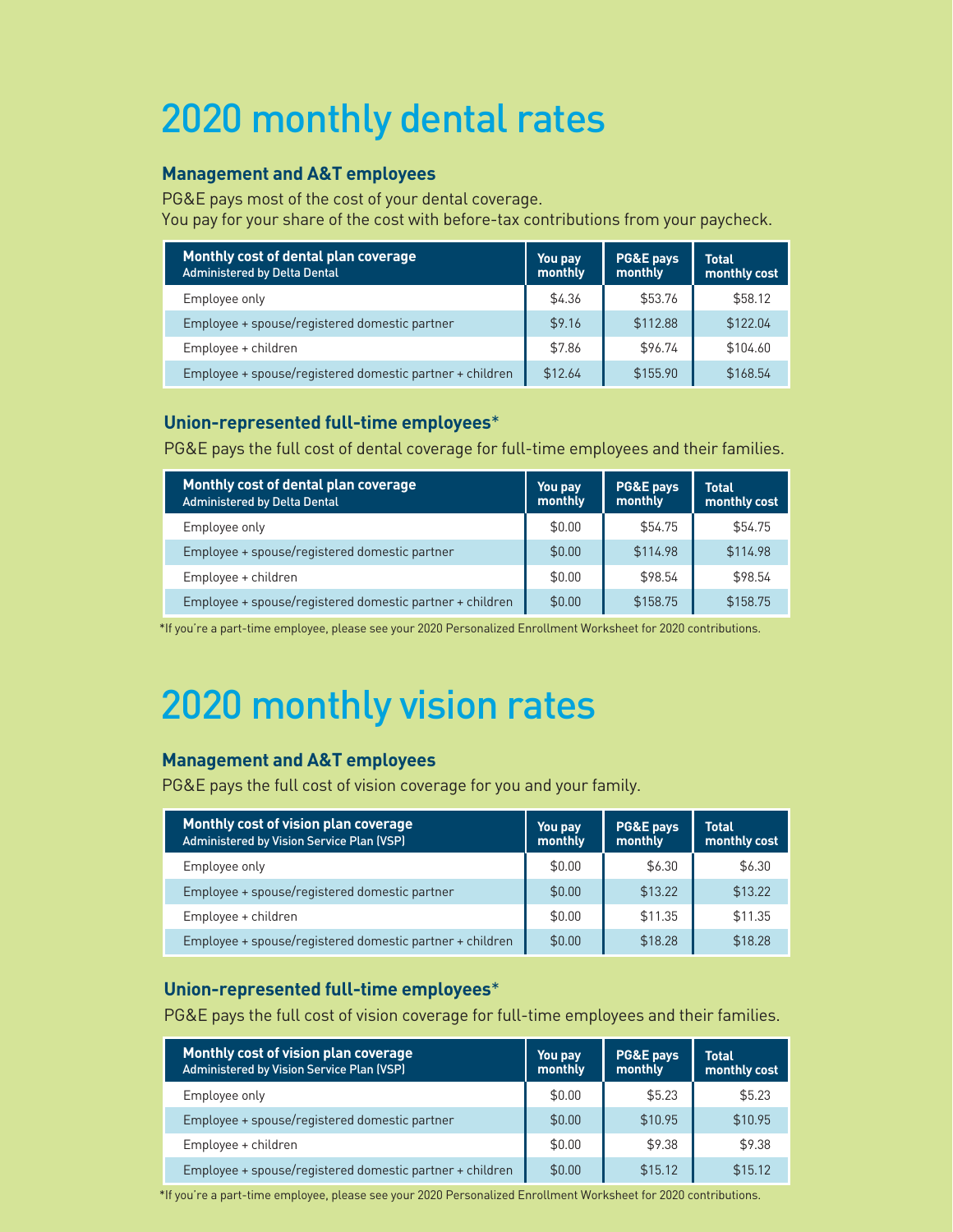### COBRA 2020 monthly health insurance rates

For former Management, A&T and PG&E Corporation employees

### COBRA 2020 monthly Health Account Plan (HAP) rates

| <b>COBRA Anthem HAP monthly cost of coverage</b>         | You pay monthly |
|----------------------------------------------------------|-----------------|
| Employee only                                            | \$947.26        |
| Employee + spouse/registered domestic partner            | \$1,989.20      |
| Employee + children                                      | \$1,705.03      |
| Employee + spouse/registered domestic partner + children | \$2,747.02      |

| <b>COBRA Kaiser HAP monthly cost of coverage</b><br>North and South | You pay monthly |
|---------------------------------------------------------------------|-----------------|
| Employee only                                                       | \$667.50        |
| Employee + spouse/registered domestic partner                       | \$1,401.78      |
| Employee + children                                                 | \$1,201.53      |
| Employee + spouse/registered domestic partner + children            | \$1,935.79      |

#### COBRA 2020 monthly dental rates

| COBRA monthly cost of dental plan coverage<br>Administered by Delta Dental | You pay monthly |
|----------------------------------------------------------------------------|-----------------|
| Employee only                                                              | \$59.28         |
| Employee + spouse/registered domestic partner                              | \$124.48        |
| Employee + children                                                        | \$106.69        |
| Employee + spouse/registered domestic partner + children                   | \$171.91        |

#### COBRA 2020 monthly vision rates

| COBRA monthly cost of vision plan coverage<br>Administered by Vision Service Plan (VSP) | You pay monthly |
|-----------------------------------------------------------------------------------------|-----------------|
| Employee only                                                                           | \$6.42          |
| Employee + spouse/registered domestic partner                                           | \$13.48         |
| Employee + children                                                                     | \$11.57         |
| Employee + spouse/registered domestic partner + children                                | \$18.64         |